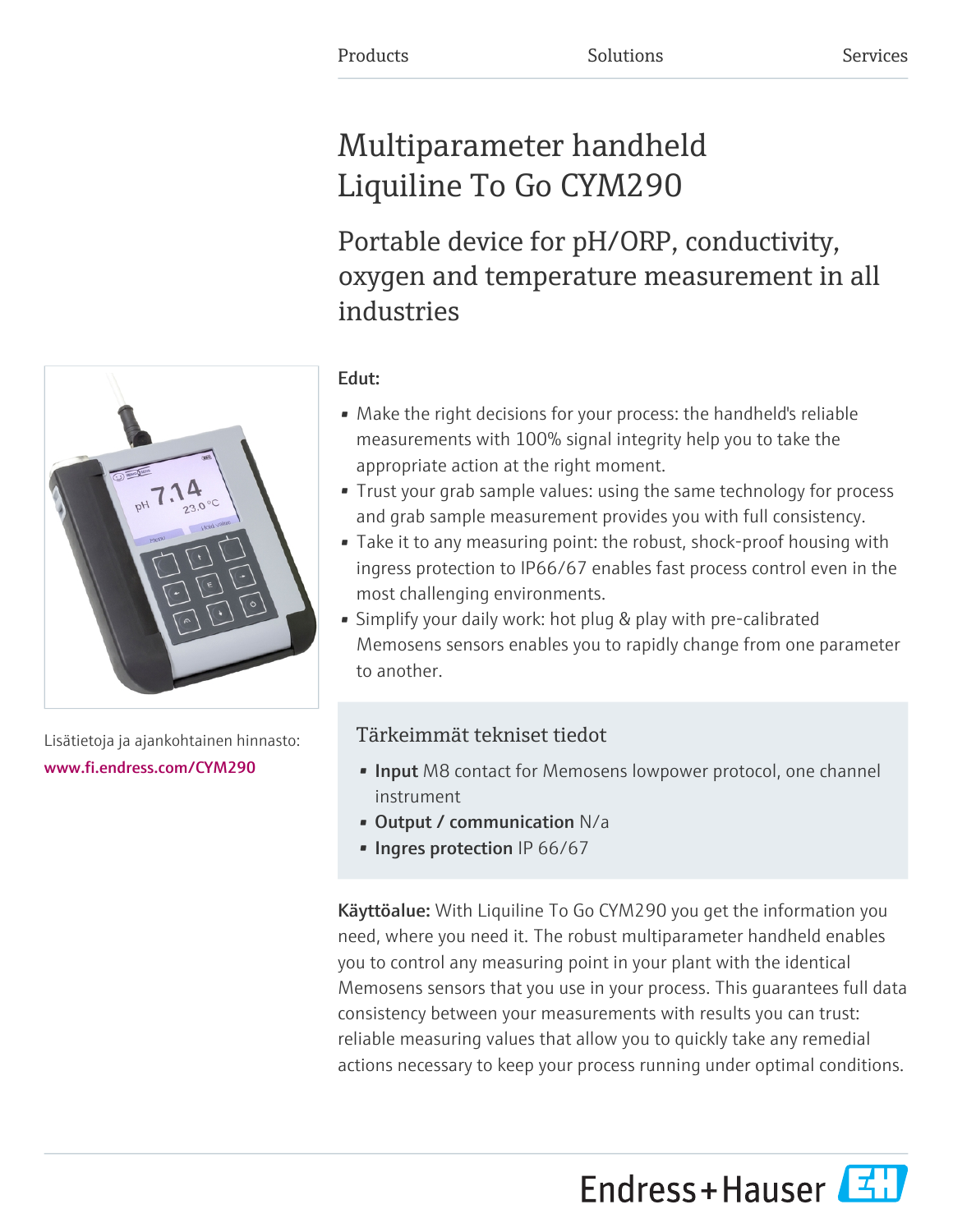## Ominaisuudet ja tiedot

| Oxygen       | Mittausperiaate<br>Amperometric oxygen<br>measurement                                               |
|--------------|-----------------------------------------------------------------------------------------------------|
| Conductivity | Mittausperiaate<br>Amperometric oxygen<br>measurement                                               |
| pH           | Mittausperiaate<br>Potentiometric                                                                   |
|              | Application<br>for field laboratory use                                                             |
|              | Installation<br>portable instrument                                                                 |
|              | Characteristic<br>handheld instrument for pH, conductivity and dissolved oxygen<br>Memosens sensors |
|              | <b>Measuring principle</b><br>pH, conductivity and dissolved oxygen Memosens sensors                |
|              | Design<br>portable handheld                                                                         |
|              | <b>Material</b><br>PA 12, GF30 + TP                                                                 |
|              | <b>Dimension</b><br>approx. (132 x156 x 30) mm                                                      |